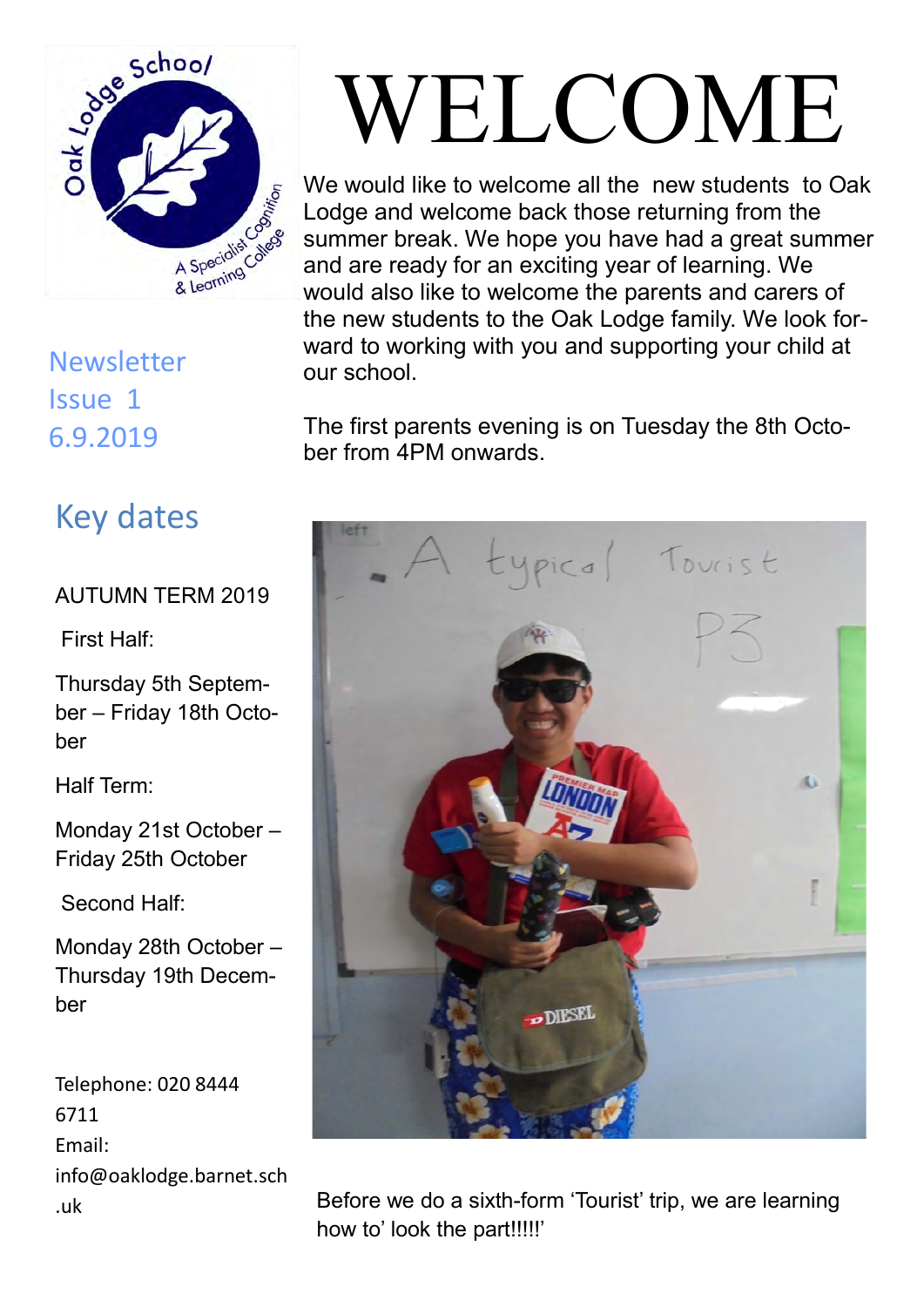The day Class 1 had been booked to fly, but it poured with rain. This did not deter their enthusiasm. They had the 'best' day ever at RAF Hendon in the pouring rain and the 'best' meal ever in the Watford Five Guys! A huge 'thank you' to the manager of the Watford Five Guys for giving us such a huge 'welcome', wonderful meals and Five Guys caps! We want to come back!



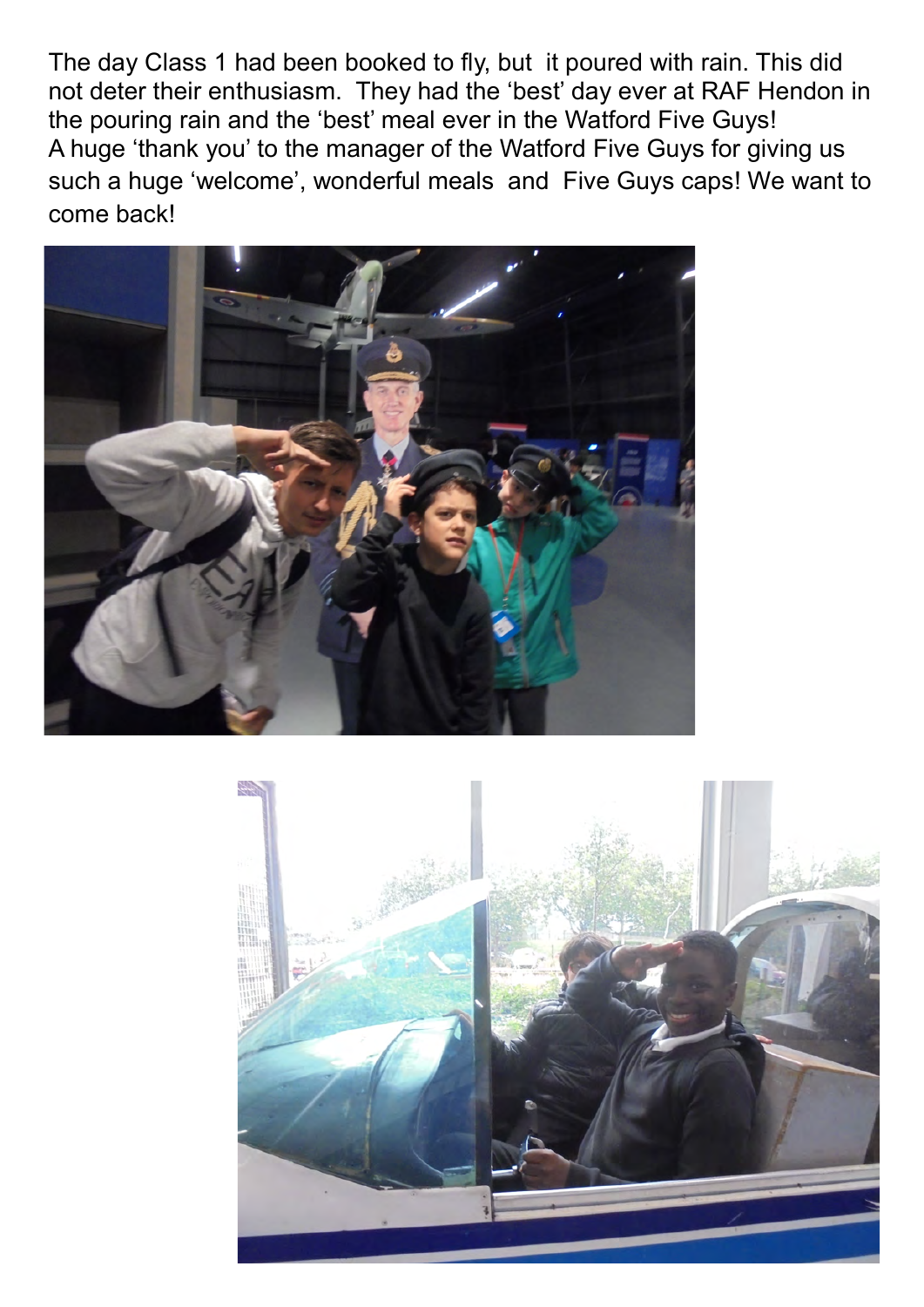